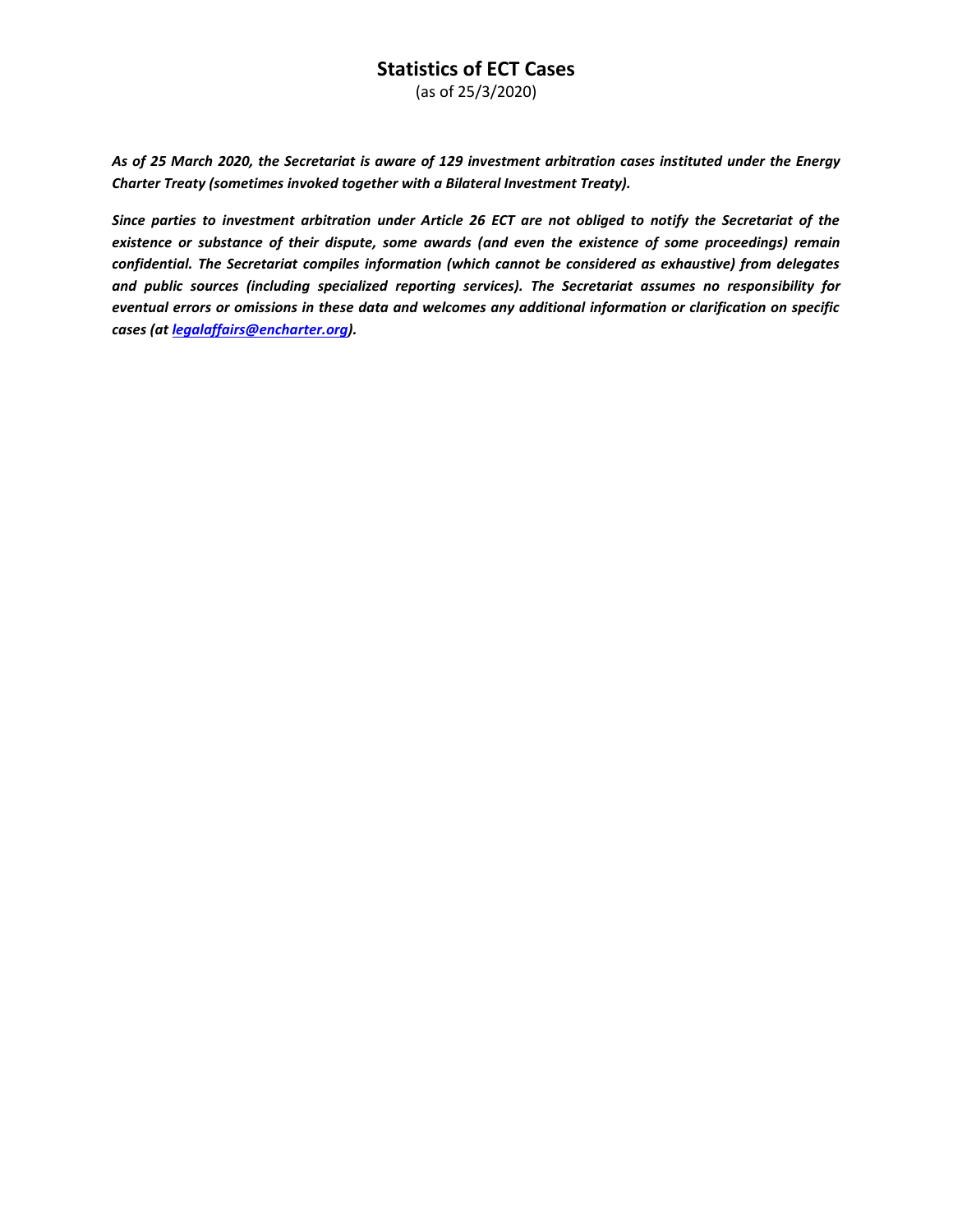(as of 25/3/2020)



| <b>Fossil Fuels</b>                                                    |                                                                                    | <b>Renewables</b>               |                                 | <b>Nuclear</b>                  |                                 | N/A                                  |                                 |
|------------------------------------------------------------------------|------------------------------------------------------------------------------------|---------------------------------|---------------------------------|---------------------------------|---------------------------------|--------------------------------------|---------------------------------|
| <b>Total Damages</b><br>Claimed                                        | <b>Total Damages</b><br>Awarded                                                    | <b>Total Damages</b><br>Claimed | <b>Total Damages</b><br>Awarded | <b>Total Damages</b><br>Claimed | <b>Total Damages</b><br>Awarded | <b>Total Damages</b><br>Claimed      | <b>Total Damages</b><br>Awarded |
| approx.<br>EUR 9 billion $+$<br>the Yukos<br>cases (EUR 84<br>billion) | approx.<br><b>EUR 503</b><br>million $+$<br>the Yukos<br>cases (EUR 37<br>billion) | approx.<br>EUR 21 billion       | approx.<br>EUR 1 billion        | approx.<br>EUR 5 billion        | approx.<br>EUR 74 million       | approx.<br><b>EUR 543</b><br>million | approx.<br>EUR 11 million       |

*\* In seven of these cases, it has not been possible to identify particular energy sources. 56 cases are still pending and in some of the cases, there is no publicly available information on the exact amounts claimed and/or awarded.*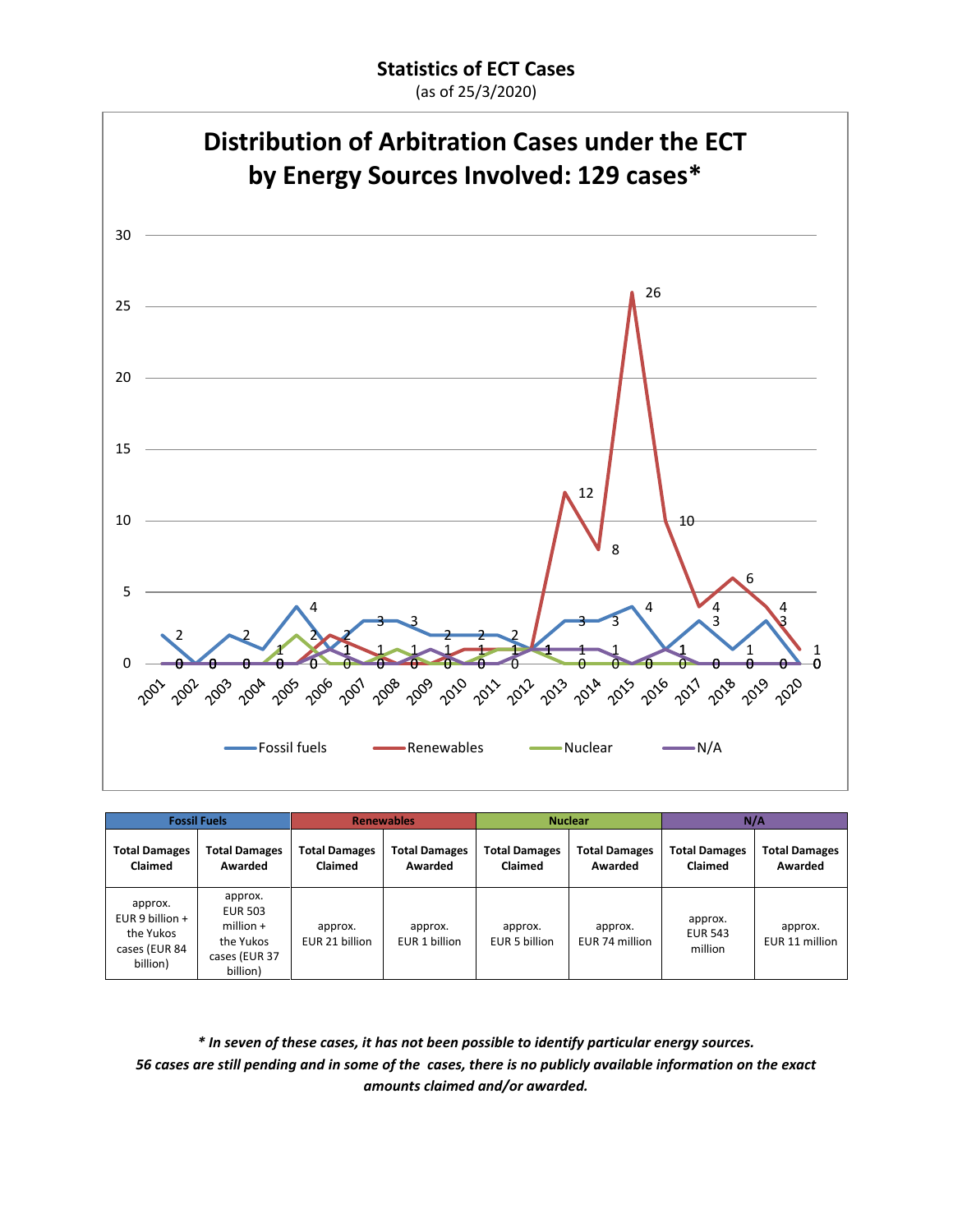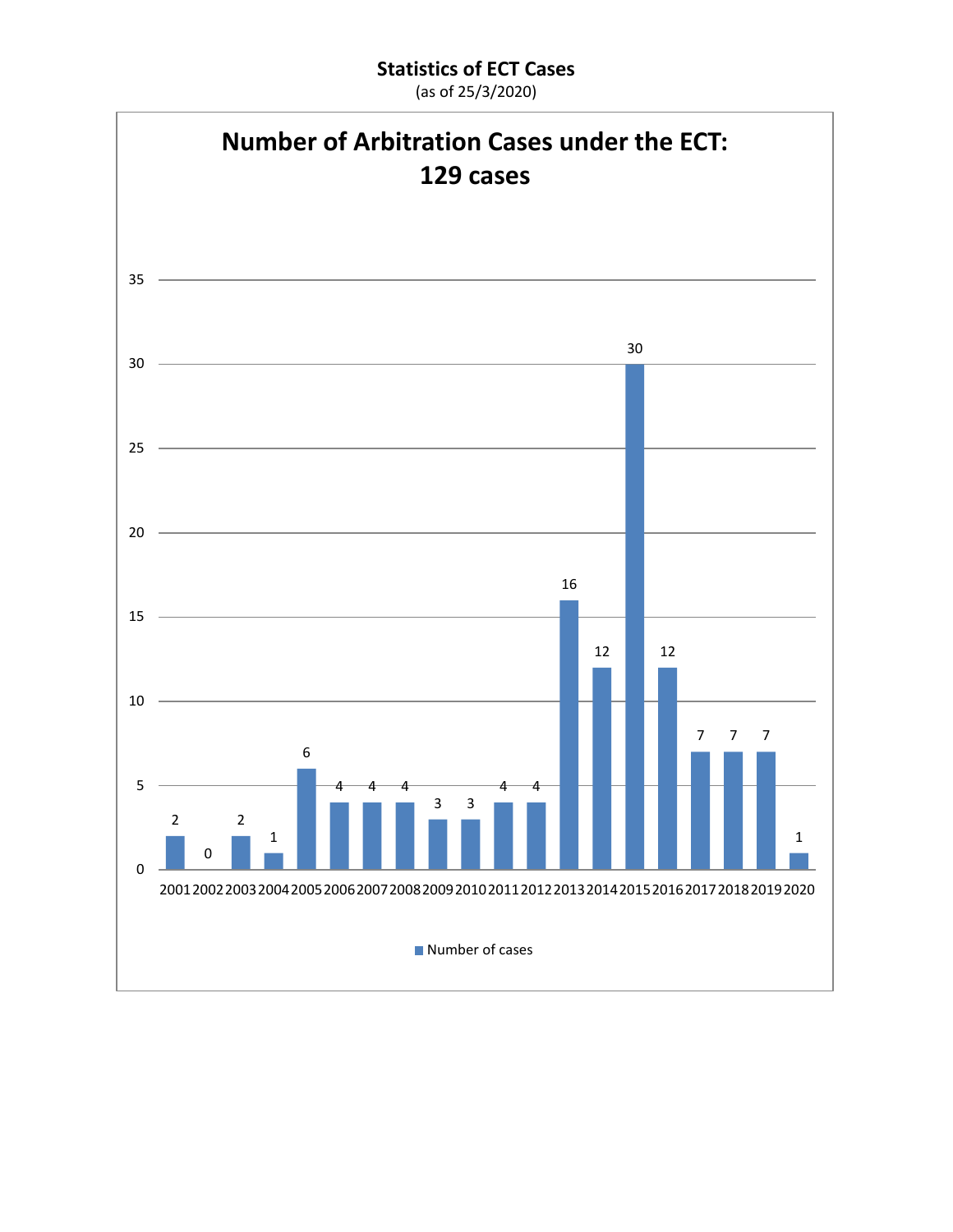

*\*Cases with mixed claimants (from a REIO and a third State) are included in both categories.*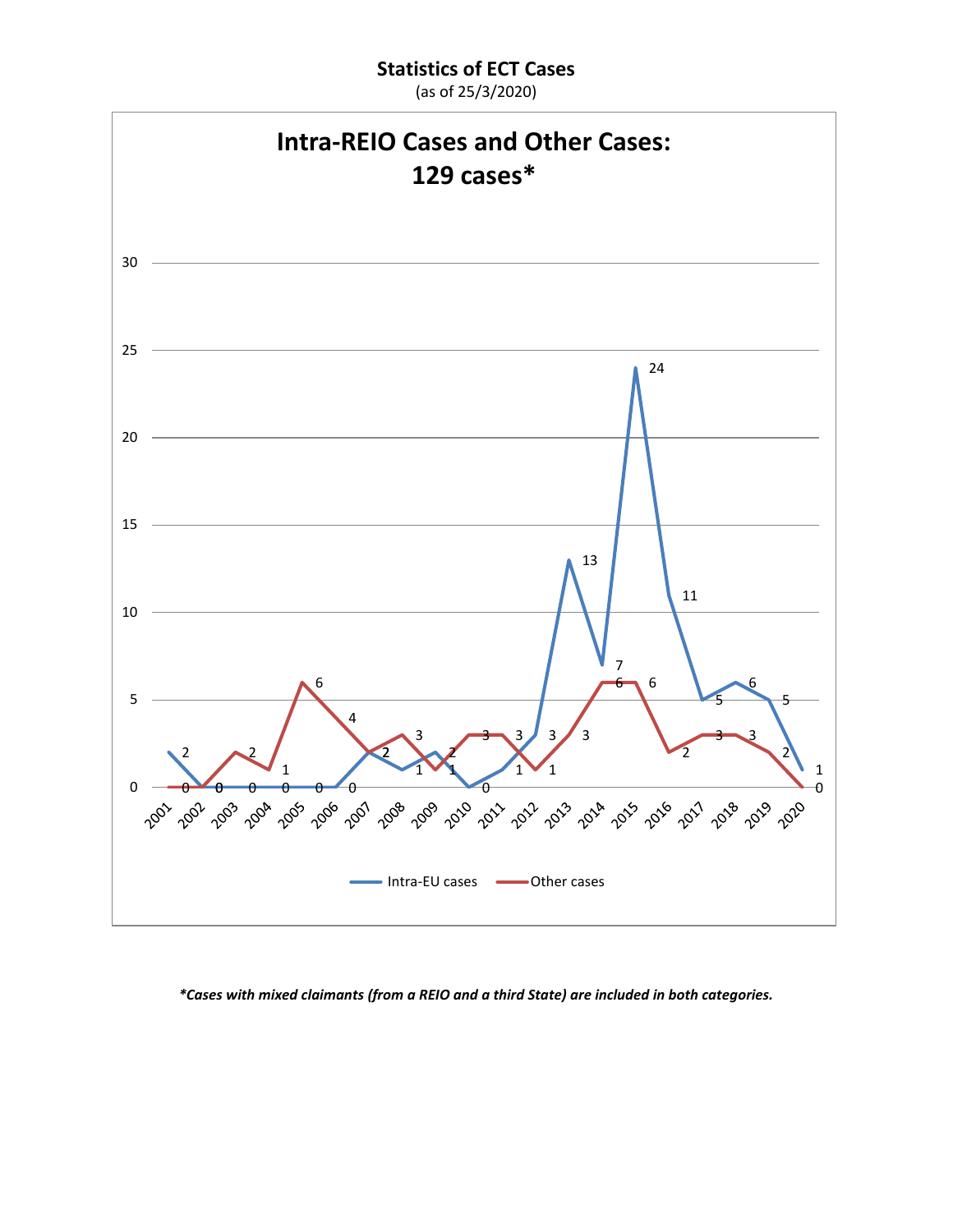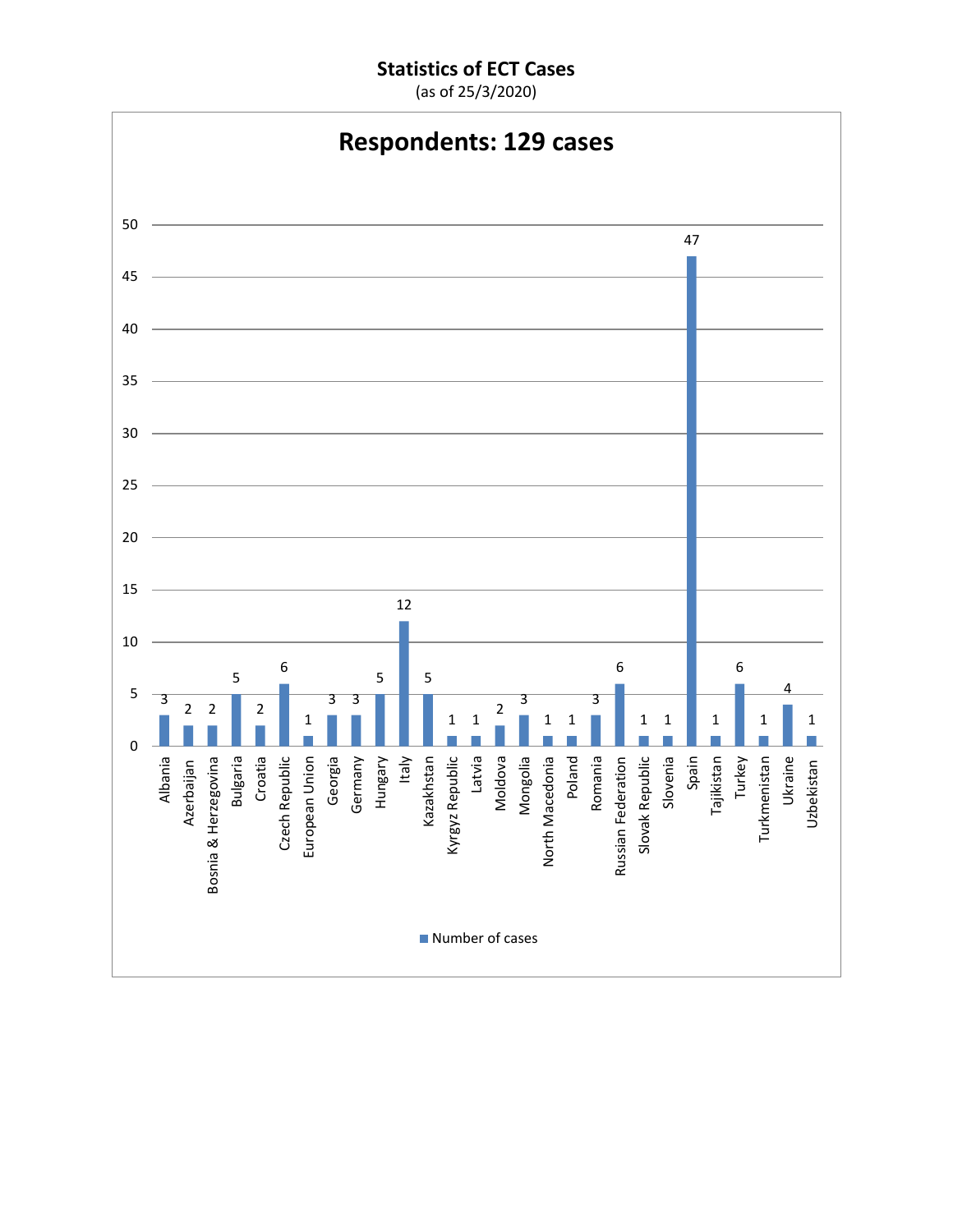(as of 25/3/2020)



*\* In case of double nationality of a claimant, both nationalities are taken into account; A case may be instituted by more than one claimant; In one case, nationality of one of the claimants is unknown.*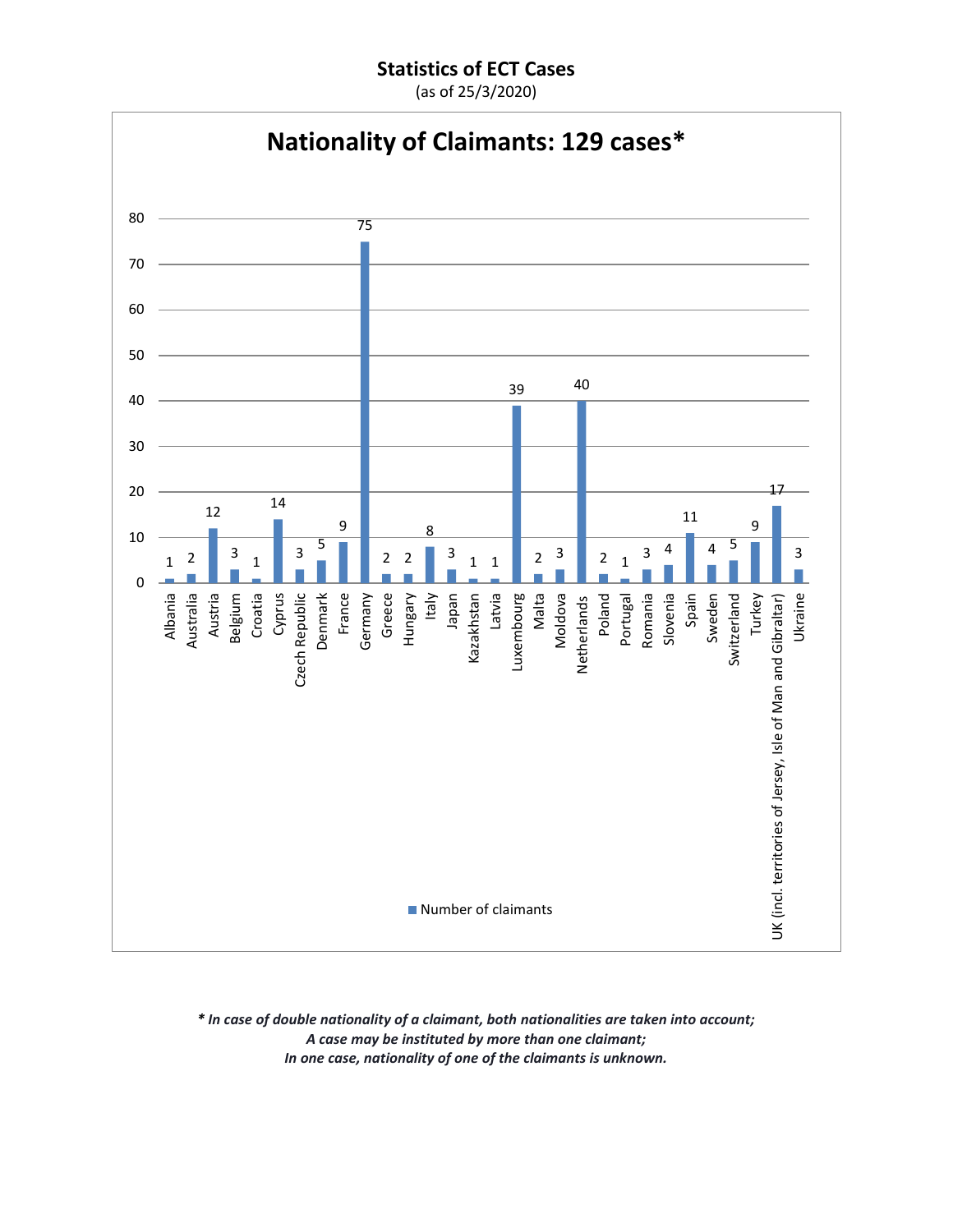(as of 25/3/2020)



*\* A case may be instituted by more than one claimant.*

*\*\*Listed on Platts Top 250 Global Energy Company Rankings (2019) and/or UNCTAD's World's Top 100 Nonfinancial MNEs Ranked by Foreign Assets (2018).*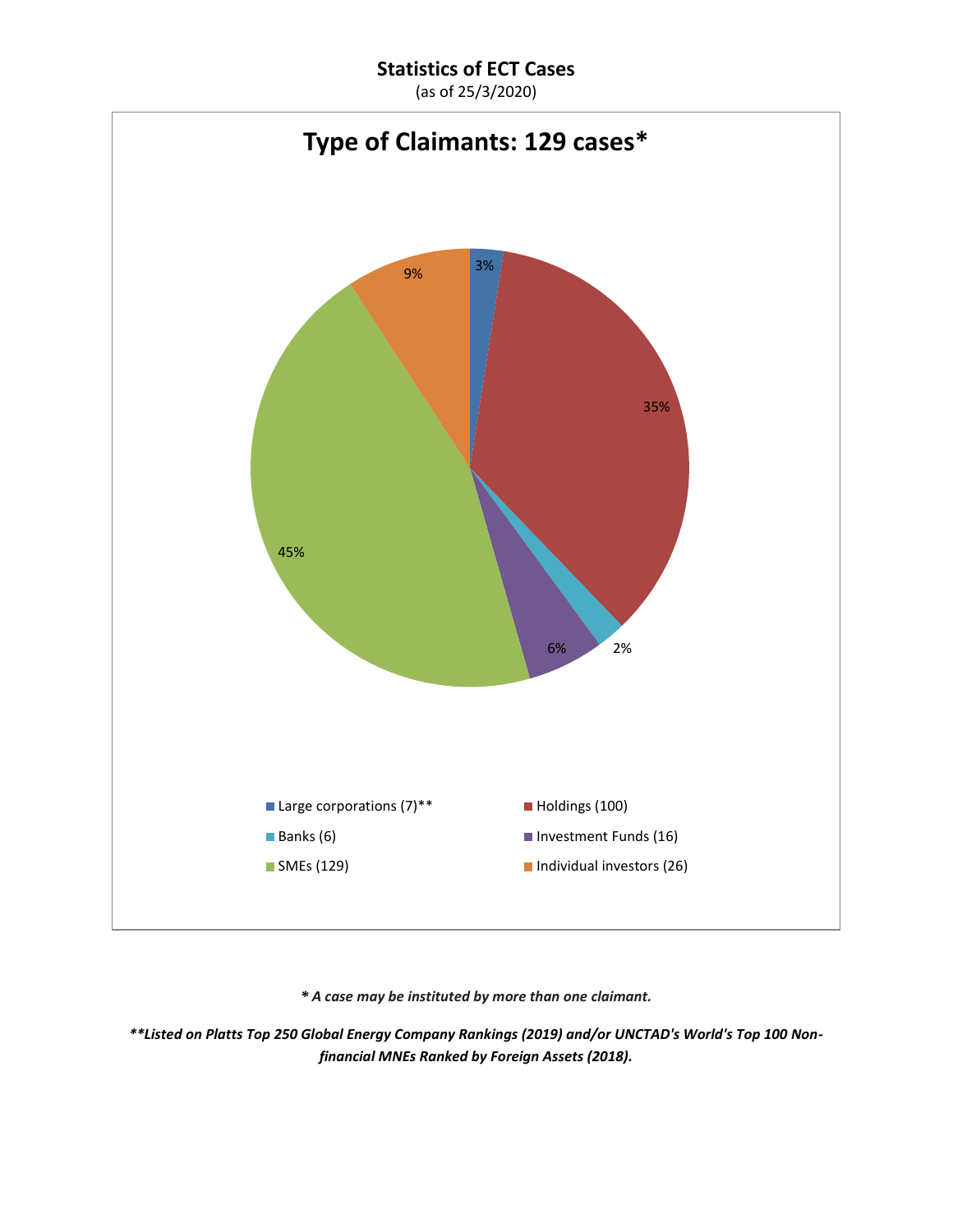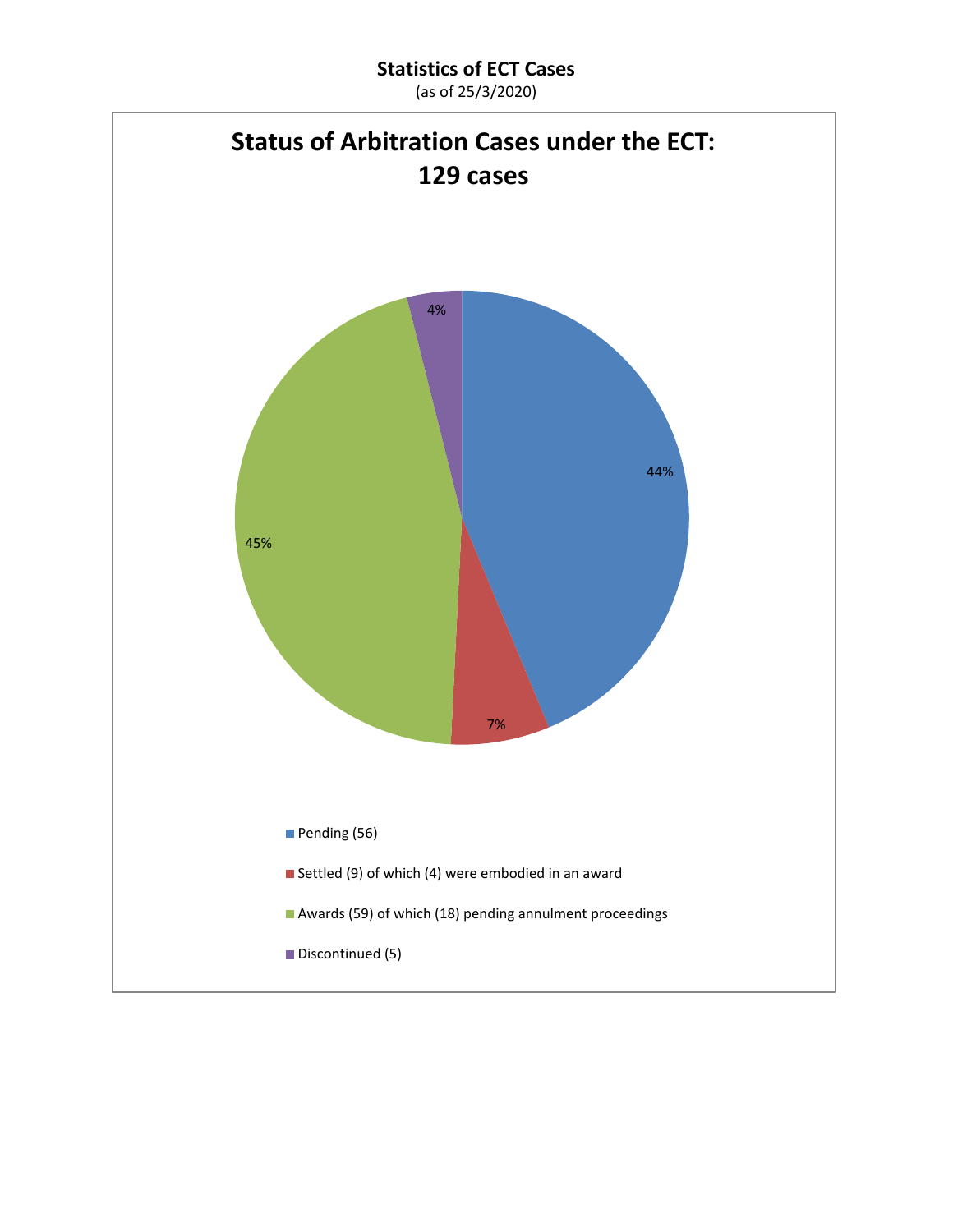

|                                                                                                                   | <b>Damages Claimed</b>                          | <b>Damages Awarded</b>                          | Ratio |
|-------------------------------------------------------------------------------------------------------------------|-------------------------------------------------|-------------------------------------------------|-------|
| Nykomb Synergetics Technology<br>Holding A.B. v. Latvia<br>(16 December 2003)                                     | LVL 7,097,680 million + specific<br>performance | LVL 1,600,000 million +<br>specific performance | 23%   |
| Petrobart Limited v. Kyrgyz<br>Republic<br>(29 March 2005)                                                        | USD 4,084,652 million                           | USD 1,130,859 million                           | 27.7% |
| Ioannis Kardassopoulos v.<br>Georgia<br>(3 March 2010)                                                            | USD 15,850,137.901                              | USD 15.1 million                                | 95.3% |
| Energoalians Ltd. v. Moldova<br>(8 July 2010)                                                                     | MDL 243,577,971.11                              | MDL 195,547,212                                 | 80%   |
| Khan Resources Inc., Khan<br>Resources B.V., and Cauc<br>Holding Company Ltd.<br>v. Mongolia<br>(10 January 2011) | USD 326 million                                 | USD 80 million                                  | 24.5% |
| Remington Worldwide Limited<br>v. Ukraine<br>(28 April 2011)                                                      | USD 36 million                                  | USD 4.5 million                                 | 12.5% |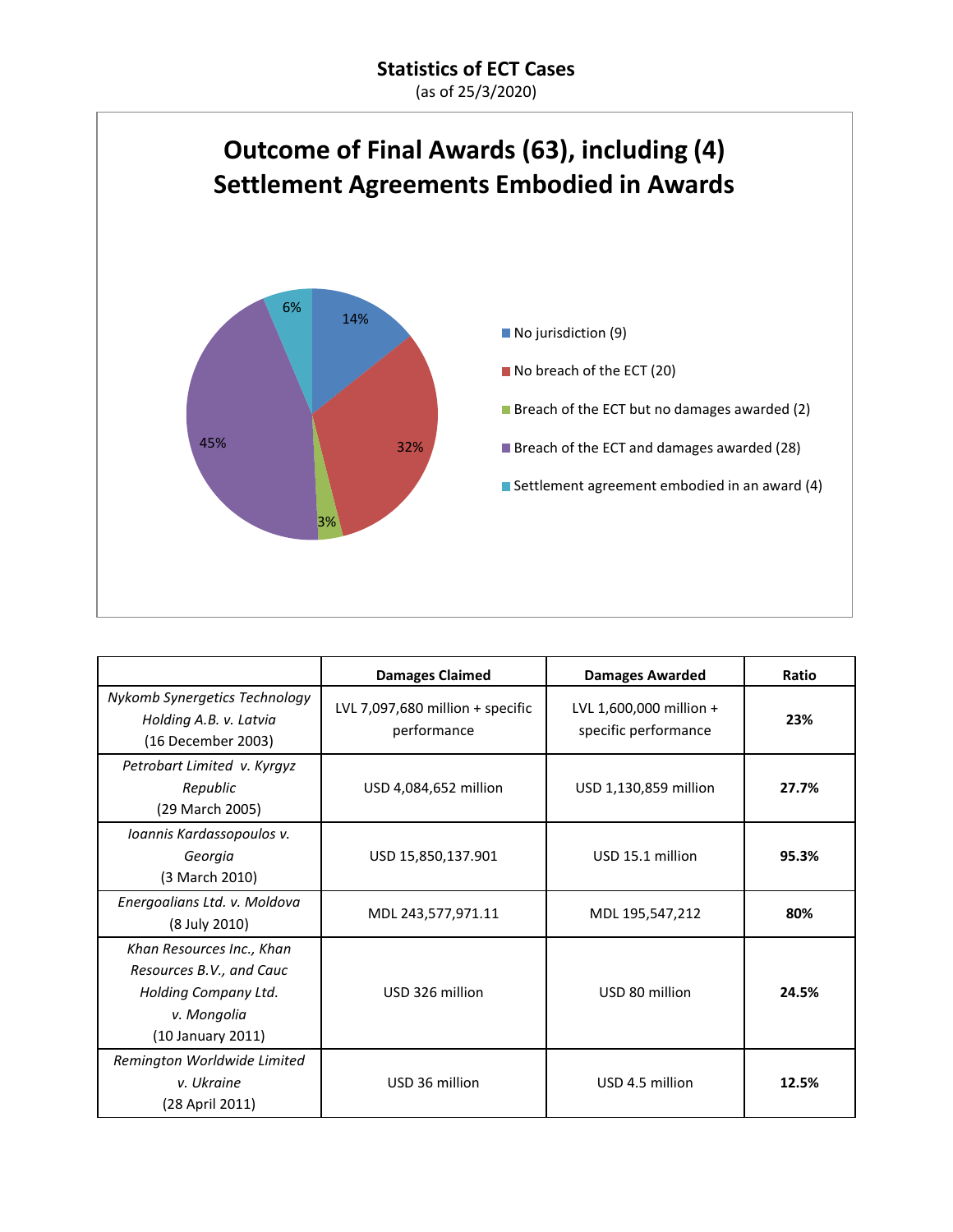| Anatolie Stati, Gabriel Stati,<br>Ascom Group S.A. and Terra Raf<br>Trans Traiding Ltd.<br>v. Kazakhstan<br>(19 December 2013)                                                                                       | USD 2.6 billion        | USD 497,685,101   | 20%          |
|----------------------------------------------------------------------------------------------------------------------------------------------------------------------------------------------------------------------|------------------------|-------------------|--------------|
| Yukos Universal Limited<br>v. Russian Federation;<br><b>Hulley Enterprises Limited</b><br>v. Russian Federation;<br>Veteran Petroleum Limited<br>v. Russian Federation<br>(18 July 2014)                             | USD 114,174 billion    | USD 50.02 billion | 43.8%        |
| EDF International S.A.<br>v. Hungary<br>(4 December 2014)                                                                                                                                                            | estim. EUR 300 million | EUR 107 million   | estim. 33.3% |
| Eiser Infrastructure Limited and<br>Energía Solar Luxembourg<br>S.à.r.l. v. Spain<br>(4 May 2017)                                                                                                                    | EUR 298 million        | EUR 128 million   | 43%          |
| Aktau Petrol Ticaret A.Ş.<br>v. Kazakhstan<br>(13 November 2017)                                                                                                                                                     | USD 150 million        | USD 22.7 million  | 15.1%        |
| Novenergia II - Energy &<br>Environment (SCA) SICAR<br>v. Spain<br>(15 February 2018)                                                                                                                                | EUR 61.3 million       | EUR 53.3 million  | 86.9%        |
| Masdar Solar & Wind<br>Cooperatief U.A. v. Spain<br>(16 May 2018)                                                                                                                                                    | EUR 260 million        | EUR 64.5 million  | 24.8%        |
| Antin Infrastructure Services<br>Luxembourg S.à.r.l. and Antin<br>Energia Termosolar B.V. v. Spain<br>(15 June 2018)                                                                                                 | EUR 238 million        | EUR 112 million   | 47%          |
| Greentech Energy System A/S,<br>Foresight Luxembourg Solar 1<br>S.à.r.l., Foresight Luxembourg<br>Solar 2 S.à.r.l., GWM Renewable<br>Energy I S.P.A, GWM Renewable<br>Energy II S.P.A v. Spain<br>(14 November 2018) | EUR 50 million         | EUR 9 million     | 78%          |
| Greentech Energy Systems A/S,<br>NovEnergia II Energy &<br>Environment (SCA) SICAR, and<br>NovEnergia II Italian Portfolio                                                                                           | EUR 25.06 million      | EUR 11.9 million  | 47.5%        |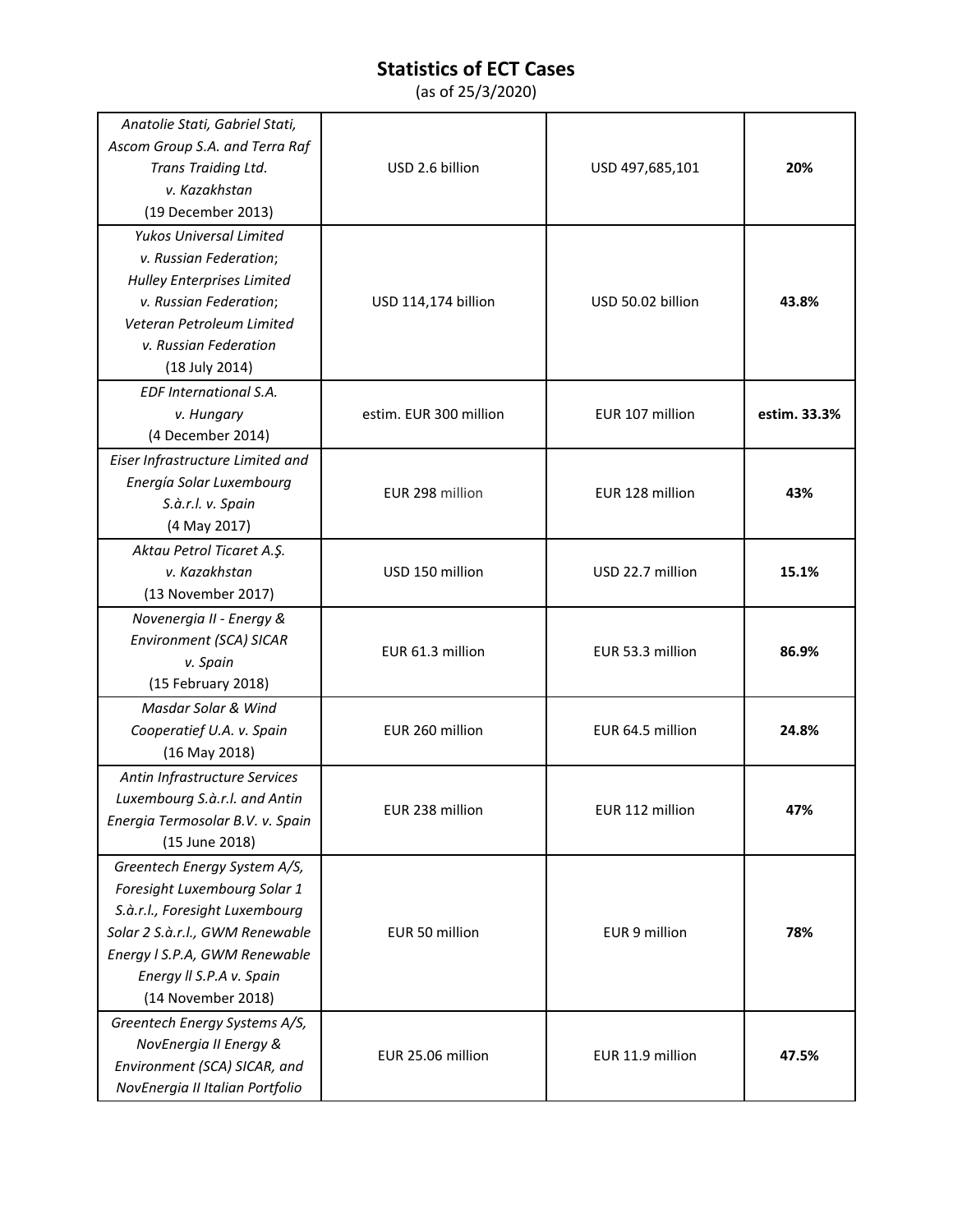| S.A. v. Italy                    |                   |                   |       |
|----------------------------------|-------------------|-------------------|-------|
| (23 December 2018)               |                   |                   |       |
| CEF Energia B.V. v. Italy        | EUR 10.3 million  | EUR 9.6 million   | 93.2% |
| (16 January 2019)                |                   |                   |       |
| 9REN Holding S.à.r.l. v. Spain   | EUR 52.2 million  | EUR 41.76 million | 80%   |
| (31 May 2019)                    |                   |                   |       |
| NextEra Energy Global Holdings   |                   |                   |       |
| B.V., NextEra Energy Spain       | EUR 393.6 million | EUR 290.6 million | 73.8% |
| Holdings B.V. v. Spain           |                   |                   |       |
| (31 May 2019)                    |                   |                   |       |
| Cube Energy S.C.A. and others v. |                   |                   |       |
| Spain                            | EUR 74.1 million  | EUR 33.7 million  | 45.5% |
| (15 July 2019)                   |                   |                   |       |
| SolEs Badajoz GmbH v. Spain      | EUR 97.7 million  | 41 million EUR    | 42%   |
| (31 July 2019)                   |                   |                   |       |
| OperaFund Eco-Invest SICAV PLC   |                   |                   |       |
| Schwab Holding v. Spain          | EUR 42.8 million  | EUR 30 million    | 70%   |
| (6 September 2019)               |                   |                   |       |
| RREEF Infrastructure (G.P.)      |                   |                   |       |
| Limited, RREEF Pan-European      |                   |                   |       |
| Infrastructure Two Lux S.à r.l.  | EUR 441 million   | EUR 59.6 million  | 13.5% |
| v. Spain                         |                   |                   |       |
| (11 December 2019)               |                   |                   |       |
| Watkins Holdings S.à r.l. and    |                   |                   |       |
| others v. Spain                  | EUR 123.9 million | EUR 77 million    | 62.1% |
| (21 January 2020)                |                   |                   |       |
| The PV Investors v. Spain        | EUR 1.16 billion  | EUR 91.1 million  | 12.7% |
| (28 February 2020)               |                   |                   |       |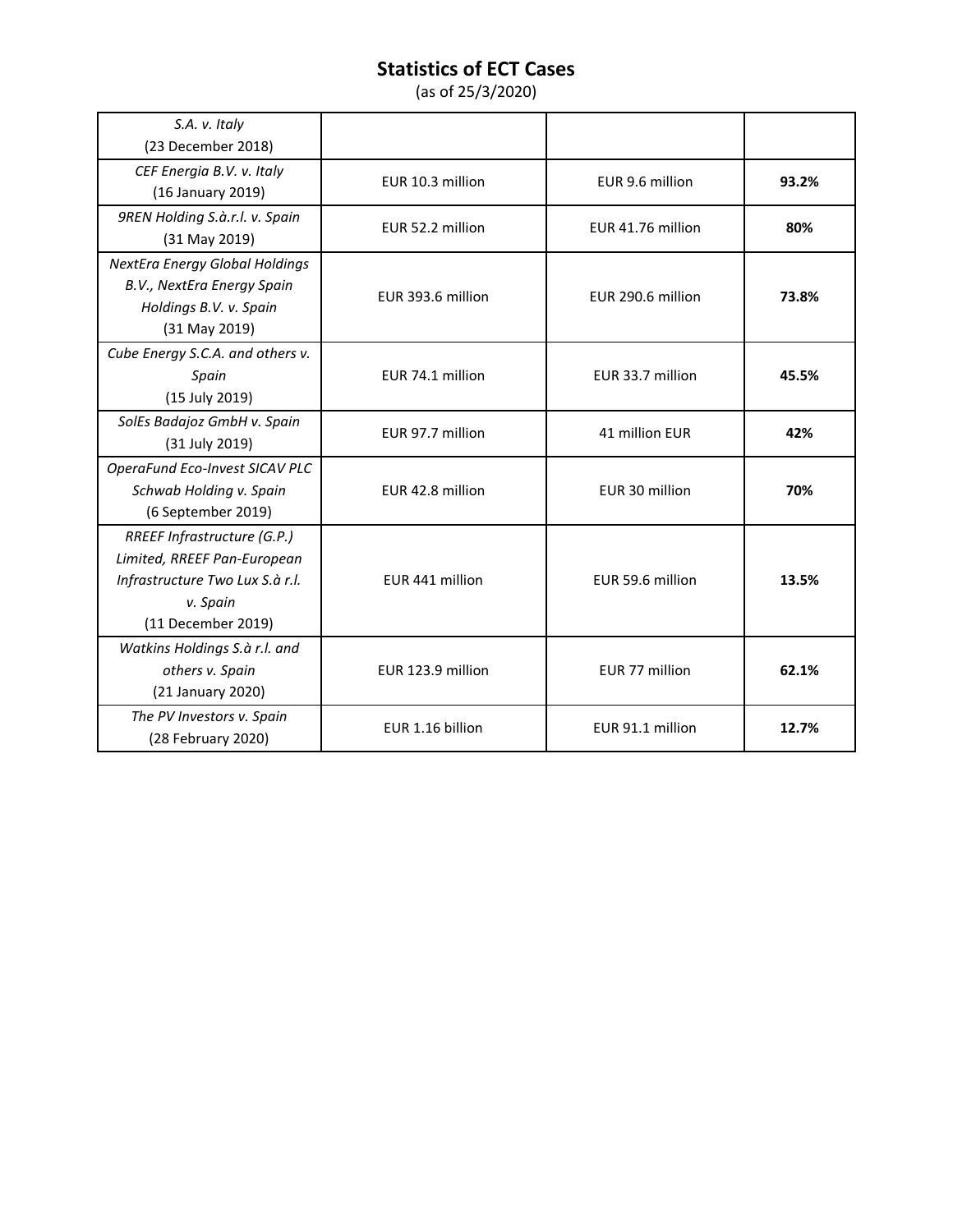(as of 25/3/2020)



\* *The remaining 66 cases are not considered due to lack of public information.*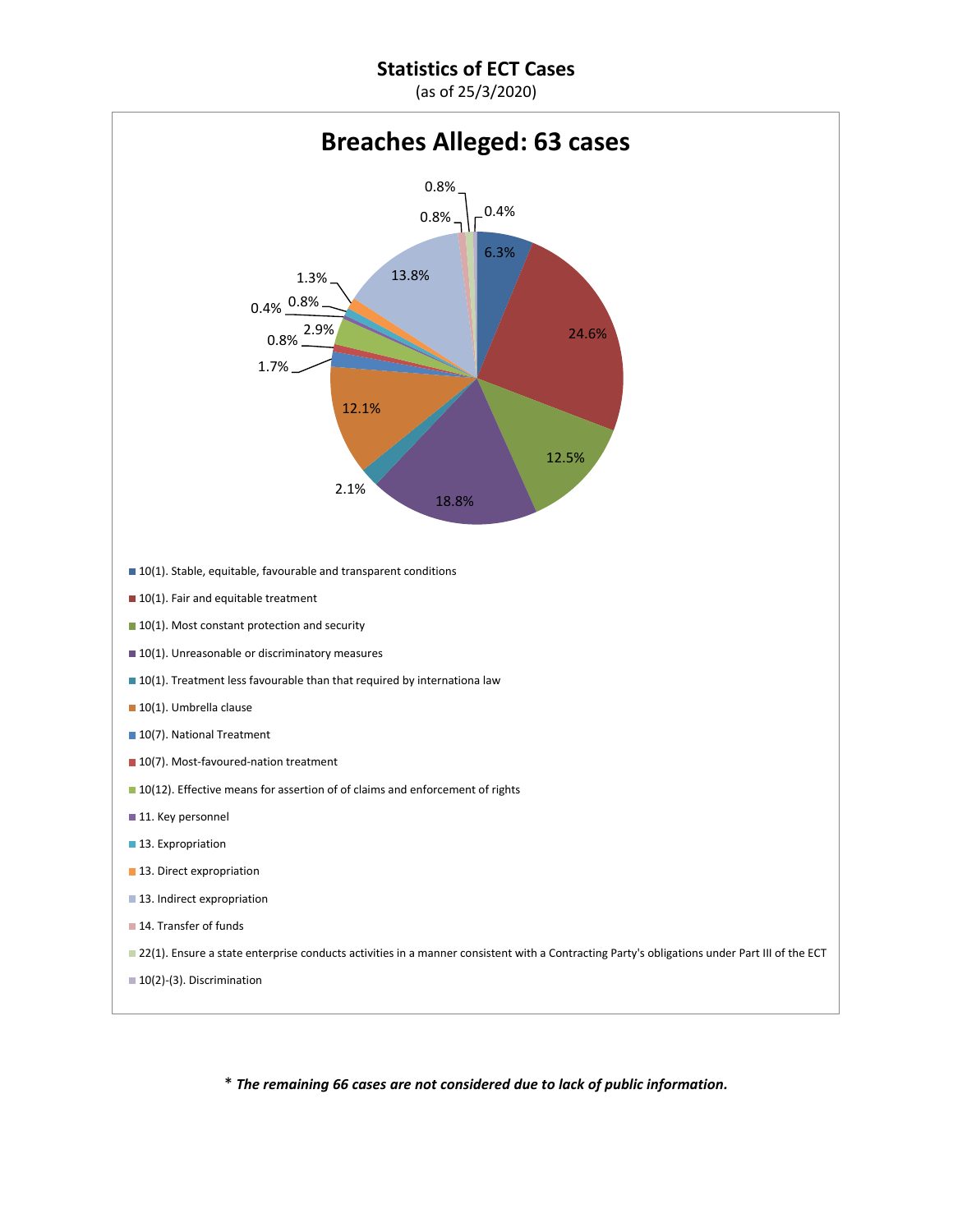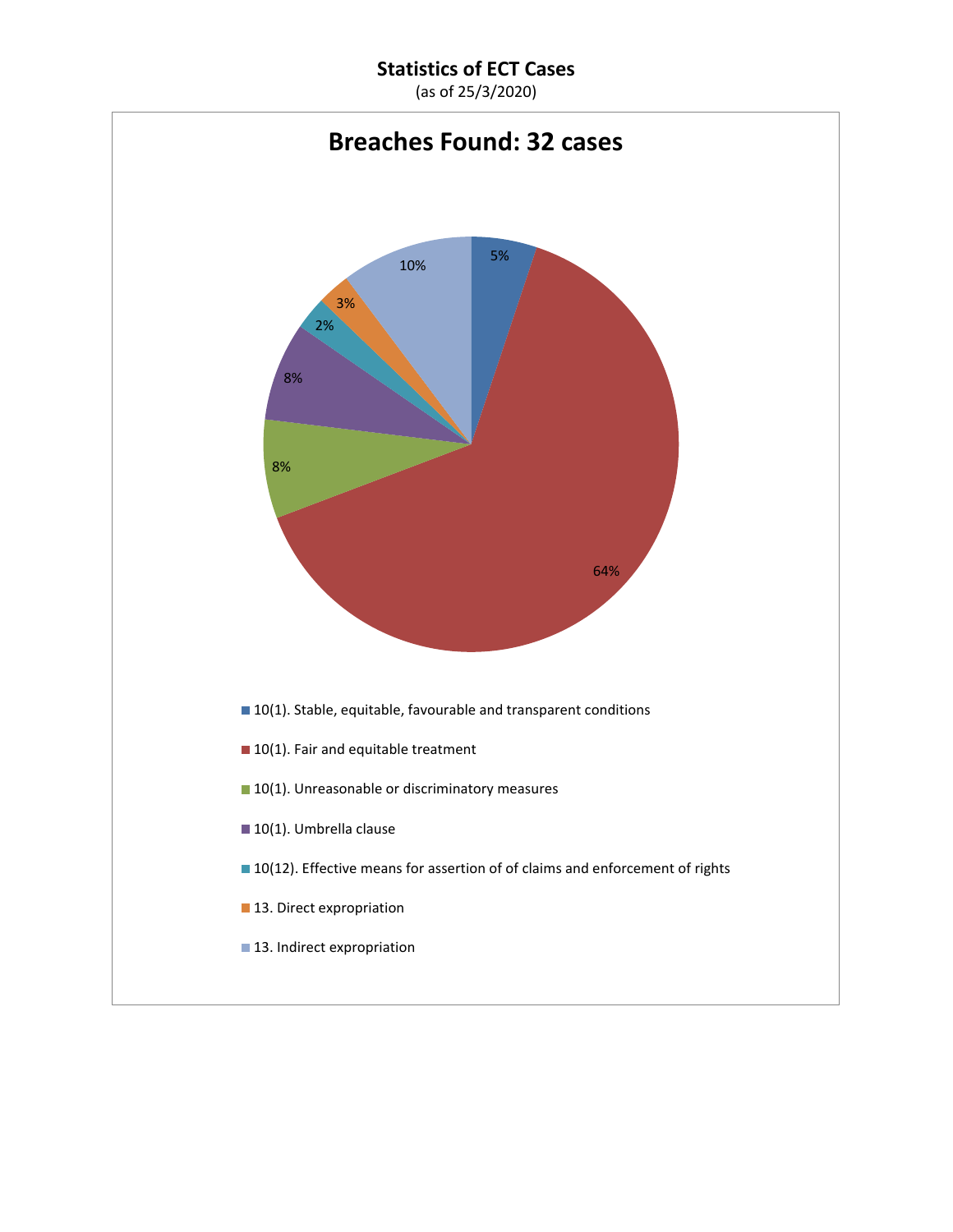(as of 25/3/2020)





*\*Based on cases in which such information is publicly available.*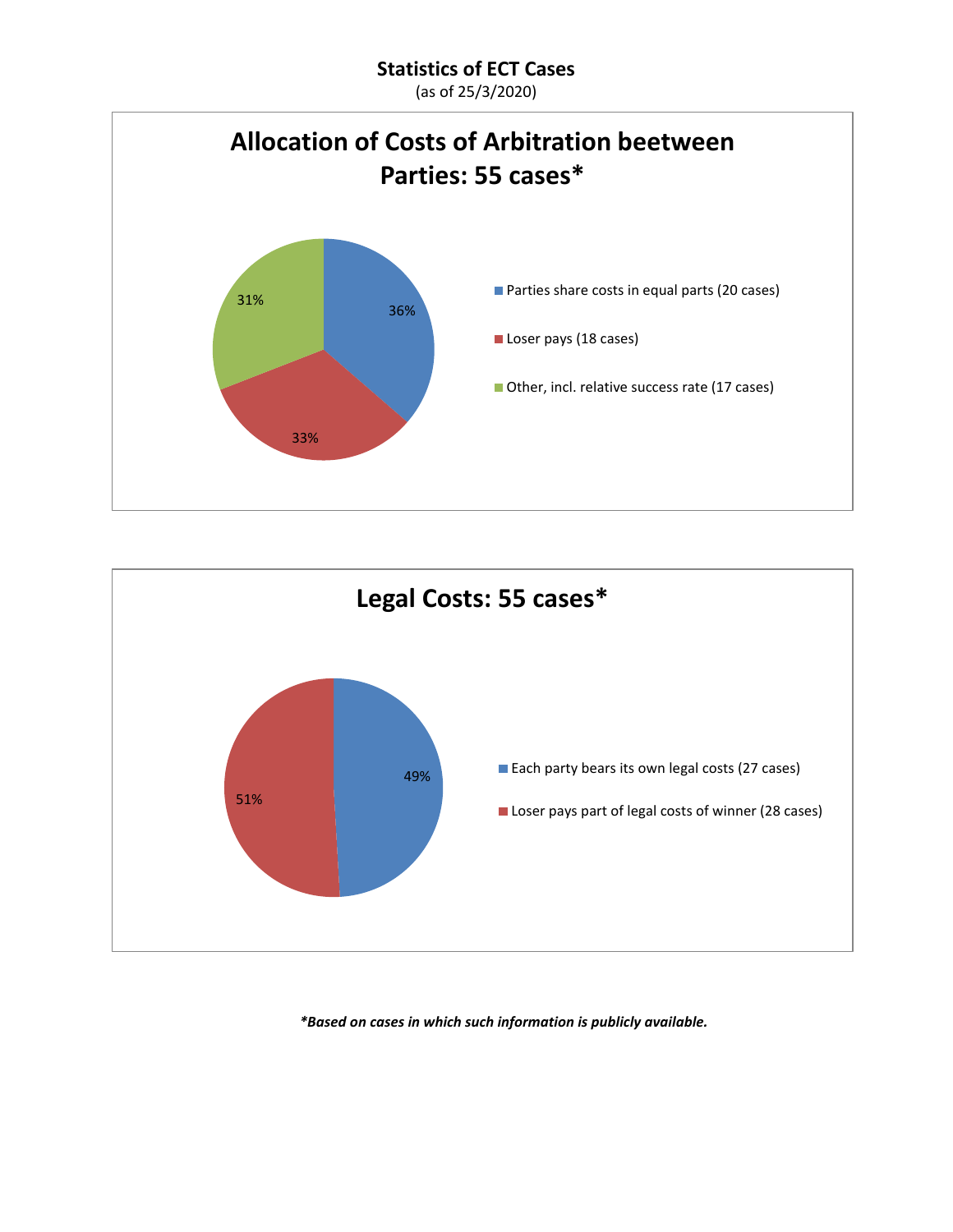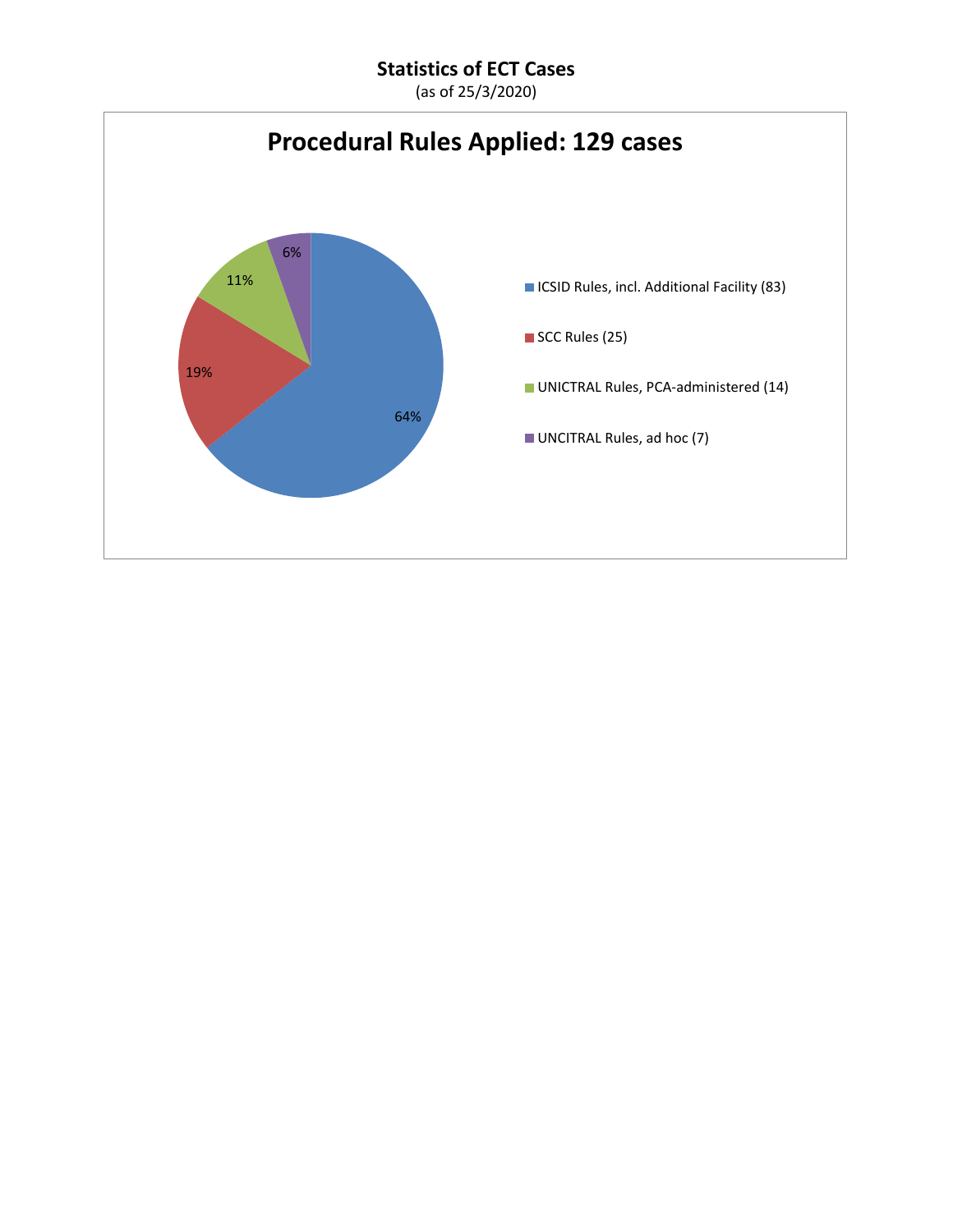(as of 25/3/2020)



*\*In case of double nationality of an arbitrator, both nationalities are taken into account.*